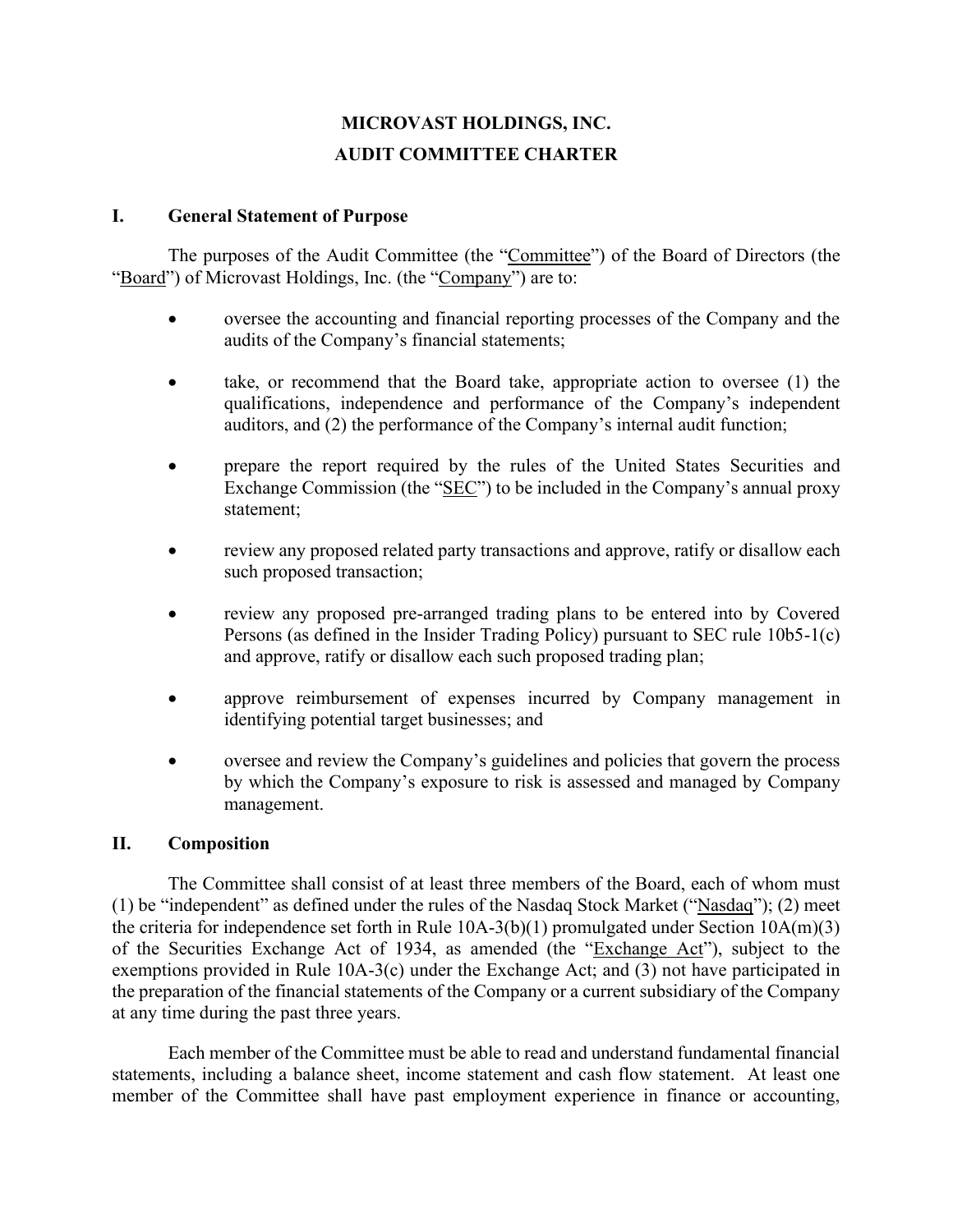requisite professional certification in accounting, or any other comparable experience or background which results in the individual's financial sophistication, including being or having been a chief executive officer, chief financial officer or other senior officer with financial oversight responsibilities (an "Experienced Director"), and at least one member of the Committee shall qualify as an "audit committee financial expert" under the rules promulgated by the SEC. Such Experienced Director and "audit committee financial expert" may be the same person.

The members of the Committee shall be appointed by the Board and may be replaced or removed by the Board with or without cause. Resignation or removal of a Director from the Board, for whatever reason, shall automatically and without any further action constitute resignation or removal, as applicable, from the Committee. A Committee member may resign from the Committee upon written notice to the Board, and such resignation from the Committee does not automatically resign the member from the Board. Any vacancy on the Committee, occurring for whatever reason, may be filled only by the Board. The Board shall designate one member of the Committee to be the chair of the committee.

#### **III. Compensation**

Each Committee member shall receive as compensation from the Company only those forms of compensation that are not prohibited by Section 301 of the Sarbanes-Oxley Act of 2002 and the rules and listing requirements promulgated thereunder by the SEC and Nasdaq. Permitted compensation includes (a) director's fees (which includes all forms of compensation paid to directors of the Company for service as a director or member of a committee of the Board) and (b) fixed amounts of compensation under a retirement plan (including deferred compensation) for prior service with the Company provided that such compensation is not contingent in any way on continued service. In addition, the Board, upon recommendation of the Compensation Committee, may pay additional directors' fees to Committee members to compensate them for the significant time and effort they expend in performing their duties as Committee members.

#### **IV. Meetings**

The Committee shall meet as often as it determines is appropriate to carry out its responsibilities under this Charter, but not less frequently than quarterly. The Committee may meet in-person or by teleconference or any other communications equipment by means of which all persons participating in the meeting can hear each other. The Committee chair or a majority of the Committee members may call a meeting of the Committee at any time.

The Committee chair, in consultation with the other members of the Committee and the Board, shall establish the agenda for each Committee meeting. Any Committee member may submit items to be included on the agenda. Committee members may also raise subjects that are not on the agenda at any meeting.

A majority of the members of the Committee shall constitute a quorum for purposes of holding a meeting, and the Committee may act by a vote of a majority of the members present at such meeting, unless a greater number is required by law, the Company's Certificate of Incorporation or its Bylaws. In lieu of a meeting, the Committee may act by unanimous written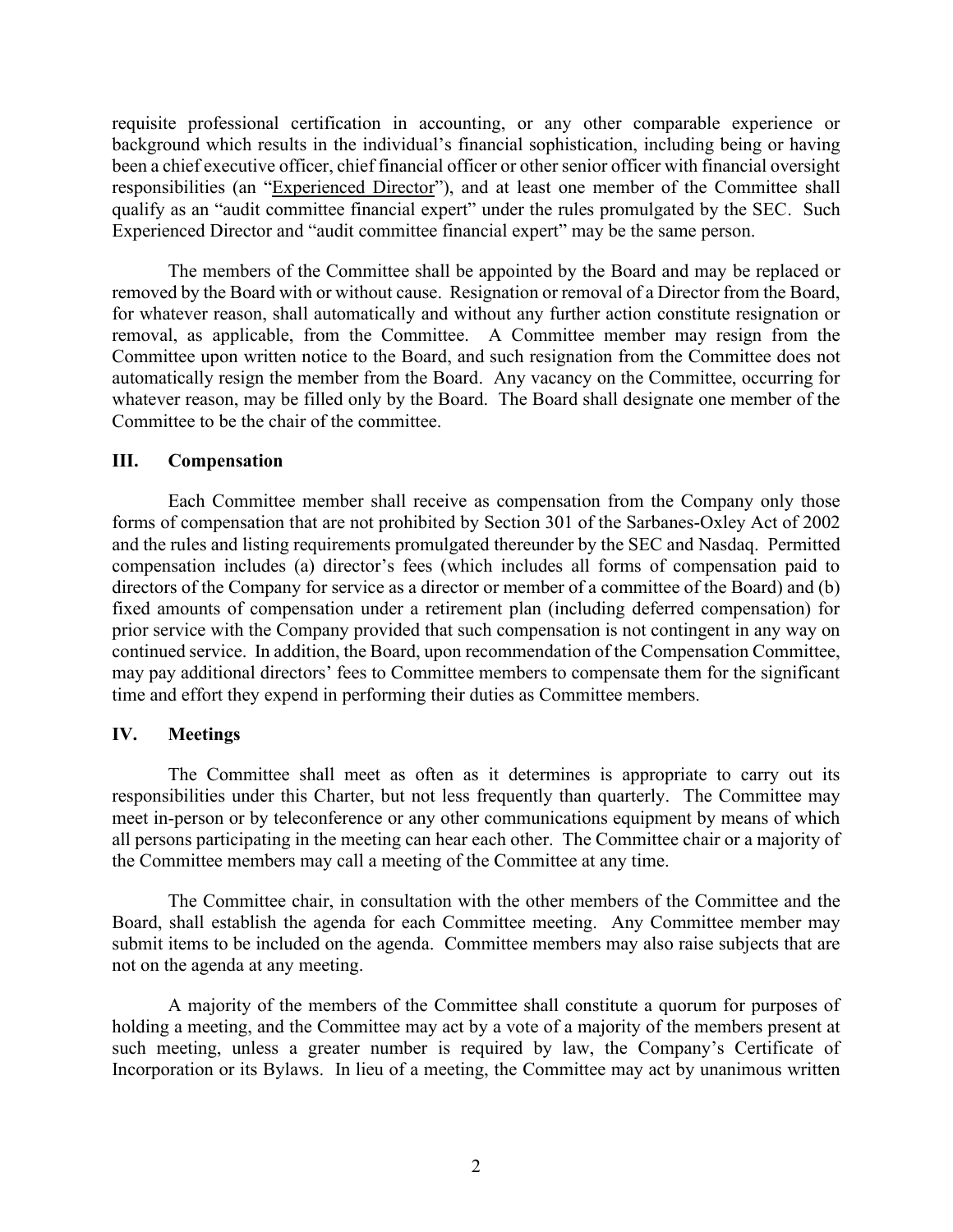consent. The Committee chair shall supervise the conduct of the meetings and shall have other responsibilities as the Committee may specify from time to time.

The Committee shall maintain copies of minutes of each meeting of the Committee and each written consent reflecting the actions so authorized or taken by the Committee without a meeting. A copy of the minutes of each meeting and all consents shall be placed in the Company's minute book.

The Committee shall meet periodically in executive session without Company management present. The Committee may request any officer or employee of the Company or the Company's outside legal counsel or independent auditors to attend a meeting of the Committee or to meet with any members of, or consultants to, the Committee. The Committee shall meet with Company management and the independent auditors periodically in separate private sessions to discuss any matter that the Committee, Company management, the independent auditors or such other persons believe should be discussed privately. Any Committee member may be excused from a meeting to permit the remaining members of the Committee to act on any matter in which such member's participation is not appropriate, and such member's absence shall not destroy the quorum for the meeting.

#### **V. Responsibilities and Authority**

#### **A. Review of Charter**

• The Committee shall review and reassess the adequacy of this Charter annually and recommend to the Board any amendments or modifications to the Charter that the Committee deems appropriate.

#### **B. Annual Performance Evaluation of the Committee**

• At least annually, the Committee shall evaluate its own performance and report the results of such evaluation to the Board and the Nominating and Corporate Governance Committee. The Committee shall conduct this evaluation in such manner as it deems appropriate.

#### **C. Matters Relating to Selection, Performance and Independence of Independent Auditors**

The Committee shall be directly responsible for the appointment, retention and termination, and for determining the compensation, of the Company's independent auditors engaged for the purpose of preparing or issuing an audit report or performing other audit, review or attest services for the Company. The Company shall provide appropriate funding for payment of such compensation. The Committee shall exercise this authority in a manner consistent with Sections 201, 202 and 301 of the Sarbanes-Oxley Act of 2002 and the rules and listing requirements promulgated thereunder by the SEC and Nasdaq.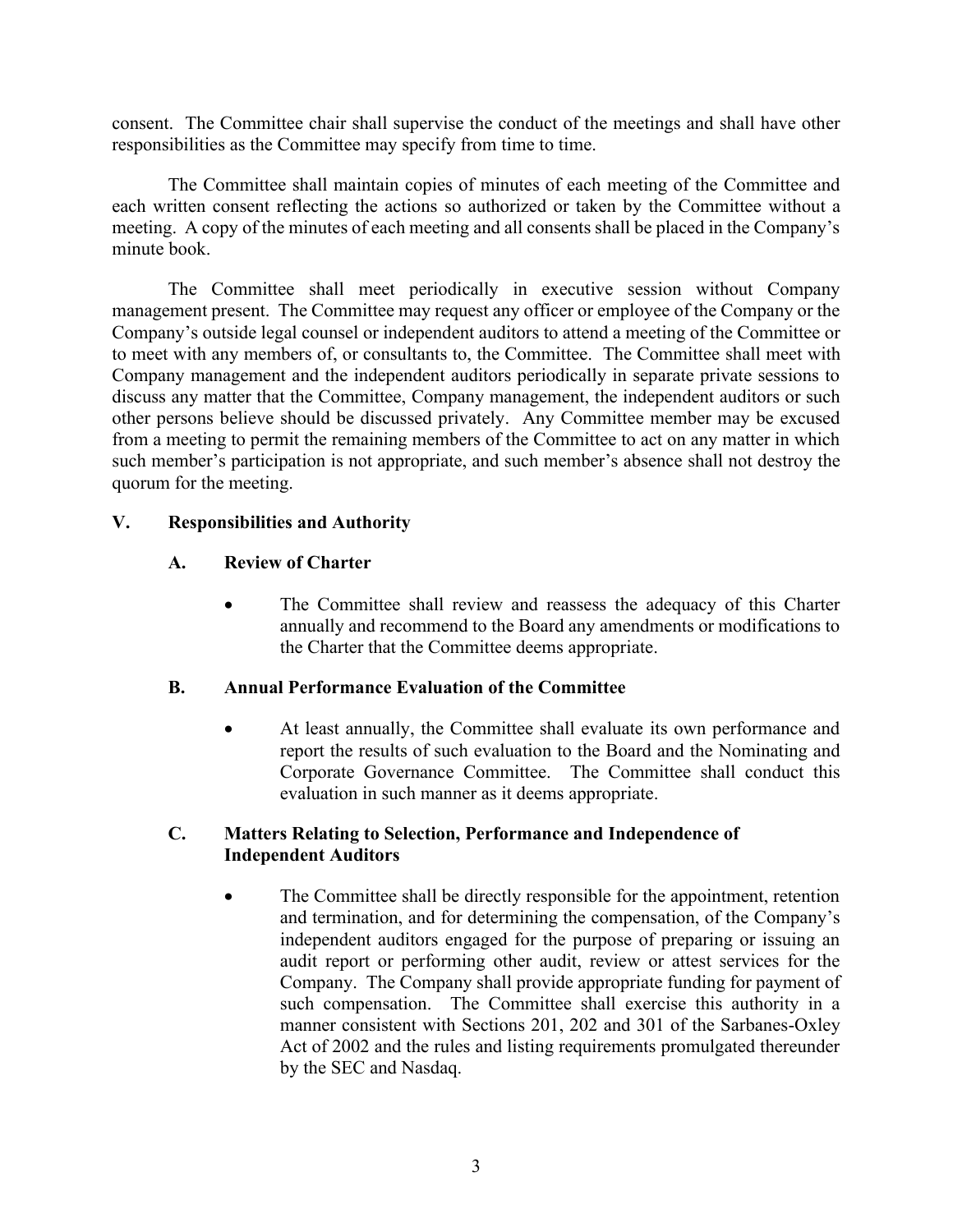- The Committee shall be directly responsible for overseeing the work of the independent auditors (including resolution of disagreements between Company management and the independent auditors regarding financial reporting) engaged for the purpose of preparing or issuing an audit report or performing other audit, review or attestation services for the Company.
- The Committee shall instruct the independent auditors that the independent auditors shall report directly to the Committee.
- The Committee shall pre-approve all auditing services and the terms thereof (which may include providing comfort letters in connection with securities underwritings) and non-audit services (other than non-audit services prohibited under Section  $10A(g)$  of the Exchange Act or the applicable rules of the SEC or the Public Company Accounting Oversight Board (the "PCAOB")) to be provided to the Company by the independent auditors; provided, however, that the pre-approval requirement is waived with respect to the provision of non-audit services for the Company if the "de minimis" provisions of Section  $10A(i)(1)(B)$  of the Exchange Act are satisfied. This authority to pre-approve non-audit services may be delegated to one or more members of the Committee, who shall present all decisions to pre-approve an activity to the full Committee at its first meeting following such decision.
- The Committee may review and approve the scope and staffing of the independent auditors' annual audit plan(s).
- The Committee shall (1) request that the independent auditors provide the Committee with the written disclosures and the letter required by PCAOB Rule 3526 ("Rule 3526"), (2) require that the independent auditors submit to the Committee at least annually a formal written statement describing all relationships between the independent auditors or any of their affiliates and the Company or persons in financial reporting oversight roles at the Company that might reasonably be thought to bear on the independence of the independent auditors, (3) discuss with the independent auditors the potential effects of any disclosed relationships or services on the objectivity and independence of the independent auditors, (4) require that the independent auditors provide to the Committee written affirmation that the independent auditors are, as of the date of the affirmation, independent in compliance with PCAOB Rule 3520 and (5) based on such disclosures, statement, discussion and affirmation, take, or recommend that the Board take, appropriate action in response to the independent auditors' report to satisfy itself of the independent auditors' independence. In addition, before approving the initial engagement of any independent auditors, the Committee shall receive, review and discuss with the audit firm all information required by, and otherwise take all actions necessary for compliance with the requirements of, Rule 3526.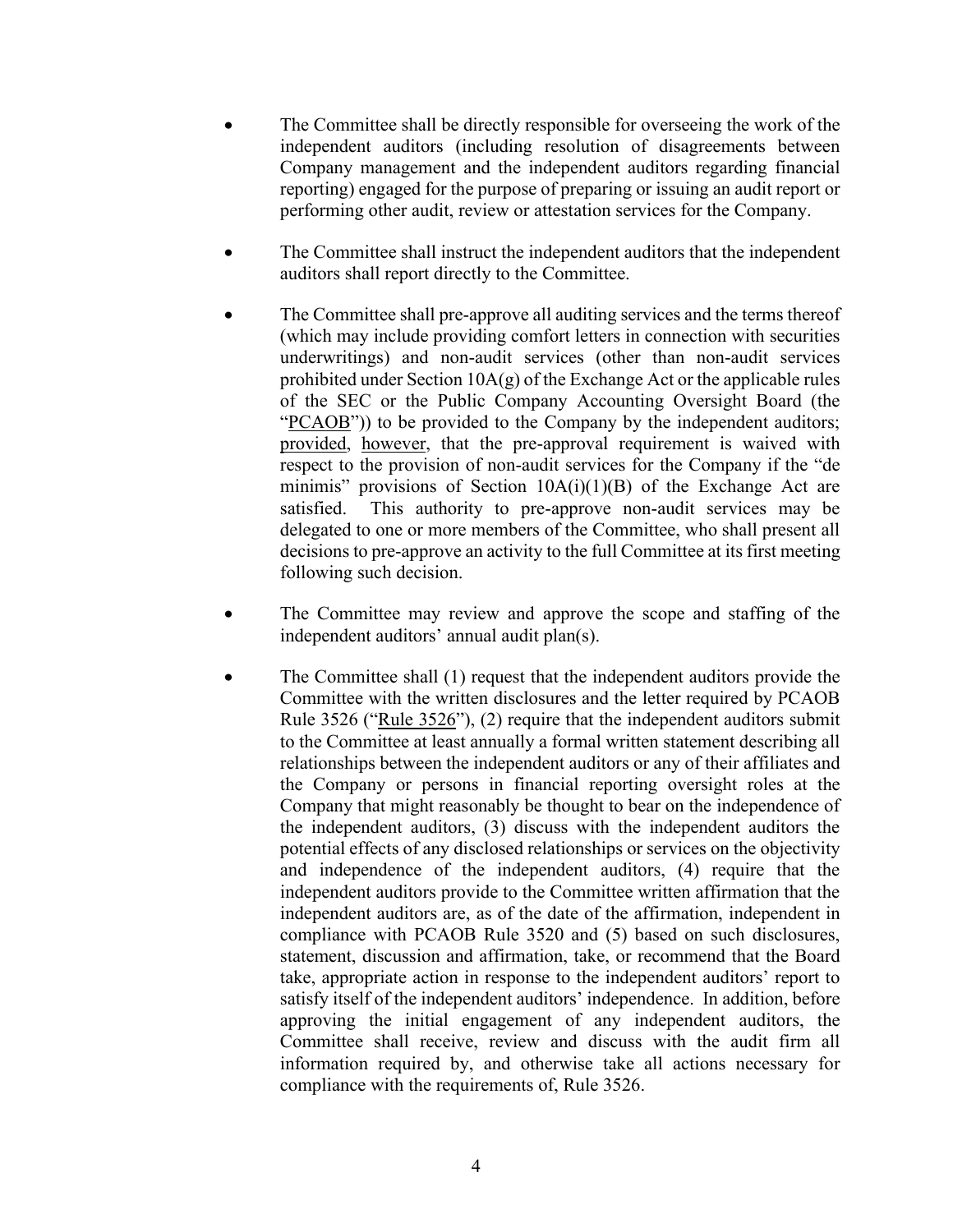- The Committee may consider whether the provision of the services covered in Items  $9(e)(2)$  and  $9(e)(3)$  of Schedule 14A under the Exchange Act (or any successor provision) is compatible with maintaining the independent auditors' independence.
- The Committee shall evaluate the independent auditors' qualifications, performance and independence, and shall present its conclusions with respect to the independent auditors to the full Board. As part of such evaluation, at least annually, the Committee shall:
	- (i) obtain and review a report or reports from the independent auditors describing (1) the auditors' internal quality-control procedures, (2) any material issues raised by the most recent internal quality-control review or peer review of the auditors or by any inquiry or investigation by government or professional authorities, within the preceding five years, regarding one or more independent audits carried out by the auditors, and any steps taken to address any such issues, and (3) in order to assess the auditors' independence, all relationships between the independent auditors and the Company;
	- (ii) review and evaluate the performance of the independent auditors and the lead partner, and the Committee may review and evaluate the performance of other members of the independent auditors' audit staff; and
	- (iii) assure the regular rotation of the audit partners (including, without limitation, the lead and concurring partners) as required under the Exchange Act and Regulation S-X.

In this regard, the Committee shall also (1) seek the opinion of Company management and the internal auditors of the independent auditors' performance and (2) consider whether, in order to assure continuing auditor independence, there should be regular rotation of the audit firm.

The Committee may establish, or recommend to the Board, policies with respect to the potential hiring of current or former employees of the independent auditors, which include the restrictions set forth in Section 206 of the Sarbanes-Oxley Act of 2002 and any rules promulgated thereunder by the SEC.

### **D. Audited Financial Statements and Annual Audit**

The Committee shall review the overall audit plan (both internal and external) with the independent auditors and the members of Company management who are responsible for preparing the Company's financial statements, including the Chief Financial Officer and/or principal accounting officer or principal financial officer (the Chief Financial Officer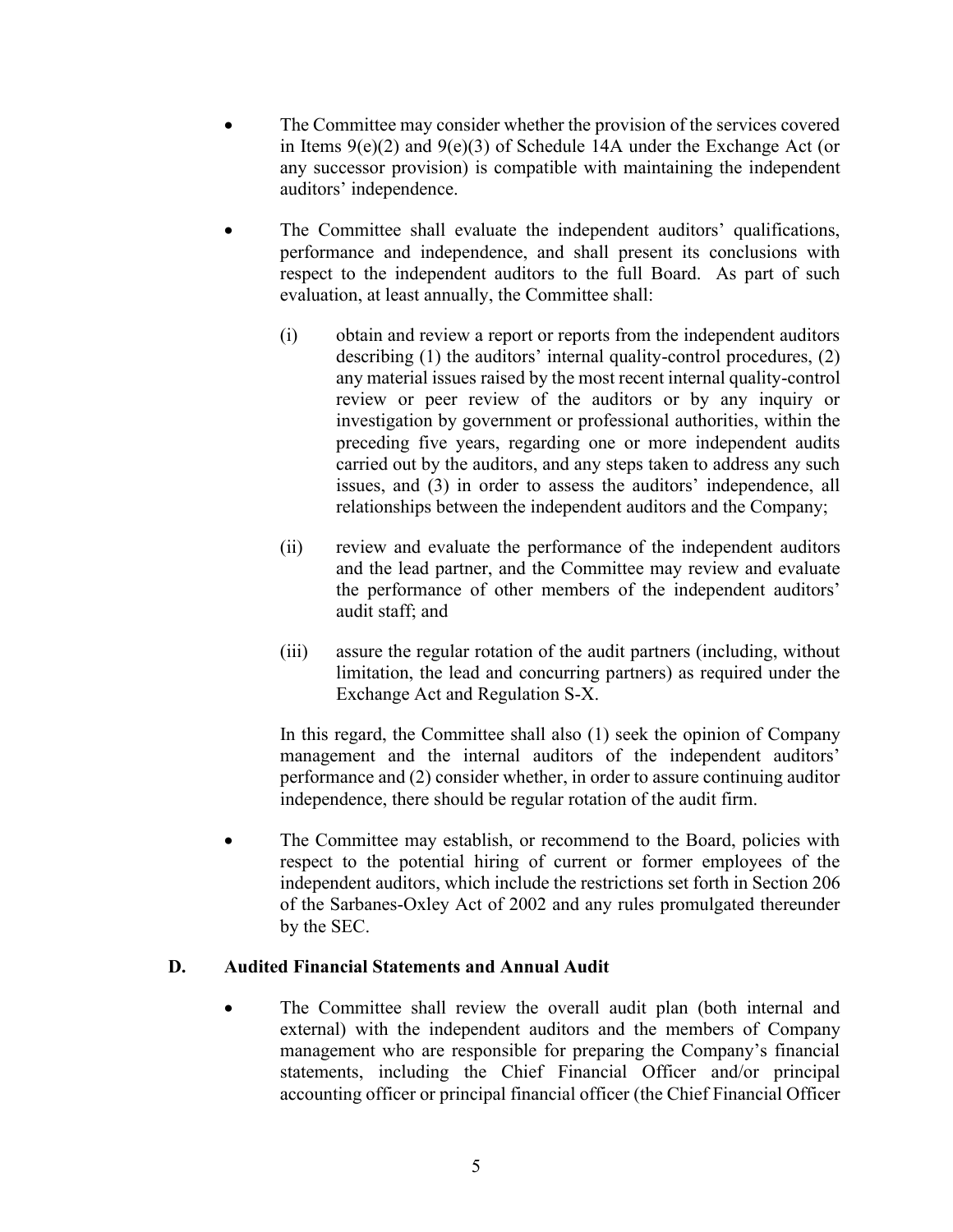and such other officer or officers are referred to herein collectively as the "Senior Accounting Executives").

- The Committee shall review and discuss with Company management (including the Senior Accounting Executives) and with the independent auditors the Company's annual and quarterly audited financial statements, including (a) all critical accounting policies, practices and controls used or to be used by the Company and any other matters required by Sections 302 and 404 of the Sarbanes-Oxley Act of 2002 and the rules promulgated thereunder by the SEC, (b) the Company's disclosures under "Management's Discussion and Analysis of Financial Condition and Results of Operations" prior to the filing of the Company's Annual Report on Form 10-K and (c) any significant financial reporting issues that have arisen in connection with the preparation of such audited financial statements.
- The Committee shall review:
	- (i) any analyses prepared by Company management and/or the independent auditors setting forth significant financial reporting issues and judgments made in connection with the preparation of the financial statements, including analyses of the effects of alternative GAAP methods on the financial statements. The Committee may consider the ramifications of the use of such alternative disclosures and treatments on the financial statements and the treatment preferred by the independent auditors. The Committee may also consider other material written communications between the independent auditors and Company management, such as any management letter or schedule of unadjusted differences;
	- (ii) major issues as to the adequacy of the Company's internal controls and any special audit steps adopted in light of material control deficiencies, as well as the Company's disclosures regarding internal controls;
	- (iii) major issues regarding accounting principles and procedures and financial statement presentations, including any significant changes in the Company's selection or application of accounting principles; and
	- (iv) the effects of regulatory and accounting initiatives, as well as offbalance sheet transactions and structures, on the financial statements of the Company.
- The Committee shall review and discuss with the independent auditors any audit problems or difficulties and Company management's response thereto. This review shall include (1) any difficulties encountered by the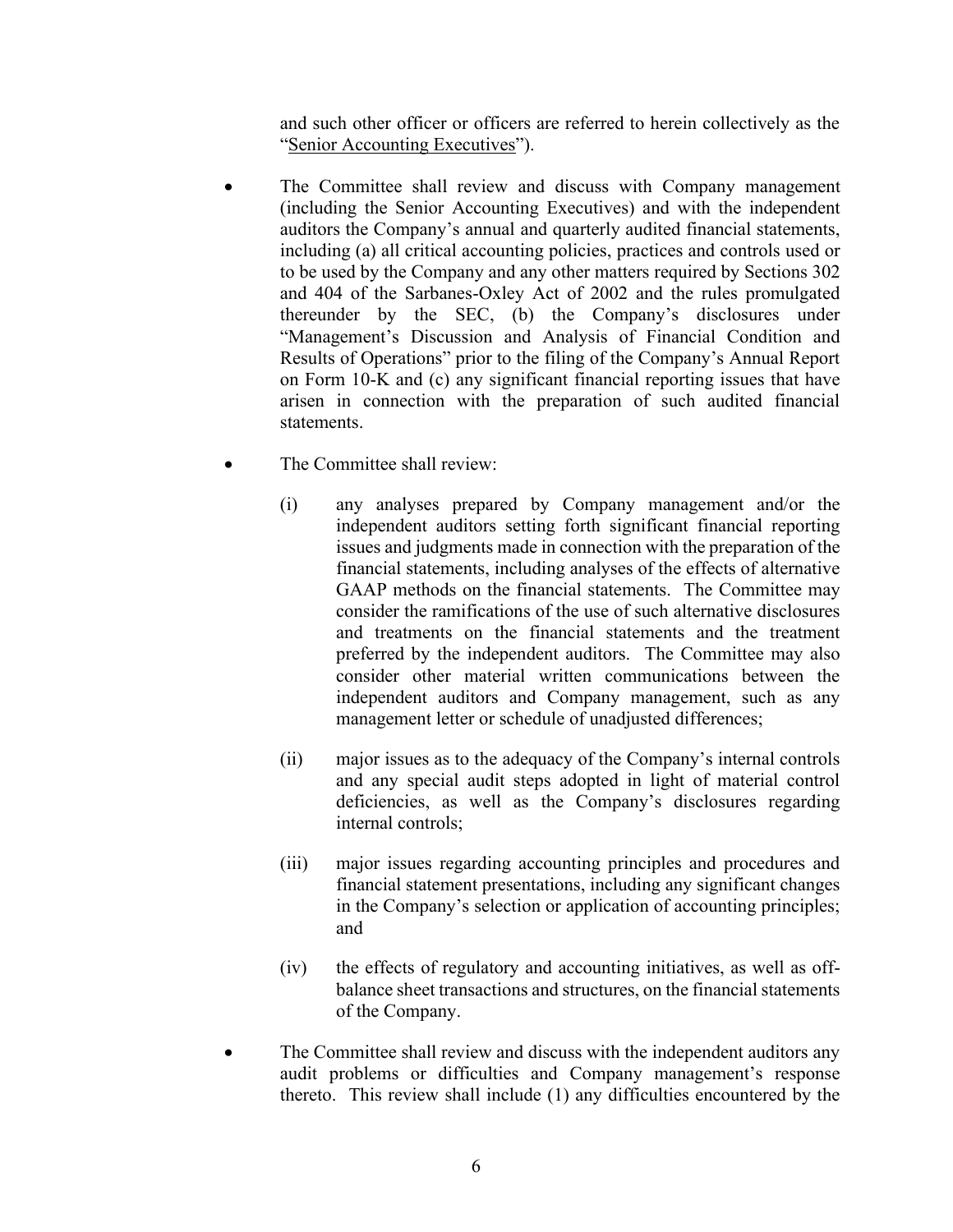independent auditors in the course of performing their audit work, including any restrictions on the scope of their activities or their access to information, (2) any significant disagreements with Company management and (3) a discussion of the responsibilities, budget and staffing of the Company's internal audit function.

- This review may also include:
	- (i) any accounting adjustments that were noted or proposed by the independent auditors but were "passed" (as immaterial or otherwise);
	- (ii) any communications between the audit team and the audit firm's national office regarding auditing or accounting issues presented by the engagement; and
	- (iii) any Company management or internal control letter issued, or proposed to be issued, by the independent auditors.
- At least annually, and prior to the filing of the Company's Annual Report on Form 10-K, the Committee shall discuss with the independent auditors the matters required to be discussed by the American Institute of Certified Public Accountants (AICPA), Statement on Auditing Standards No. 61 ("SAS No. 61") and other generally accepted accounting standards relating to the conduct of the audit, as well as any audit problems or difficulties and Company management's response, including (1) any restriction on audit scope or on access to requested information, (2) any disagreements with Company management and (3) significant issues discussed with the independent auditors' national office. The Committee shall decide all unresolved disagreements between Company management and the independent auditors regarding financial reporting.
- The Committee shall obtain assurances from the independent auditors that in the course of conducting the audit, there have been no acts detected or that have otherwise come to the attention of the audit firm that require disclosure to the Committee under Section 10A(b) of the Exchange Act.
- The Committee shall review and discuss with the independent auditors the report required to be delivered by the independent auditors pursuant to Section 10A(k) of the Exchange Act.
- The Committee shall discuss with the Chief Executive Officer and Chief Financial Officer of the Company (1) all significant deficiencies and material weaknesses in the design or operation of internal control over financial reporting which are reasonably likely to adversely affect the Company's ability to record, process, summarize and report financial information required to be disclosed by the Company in the reports that it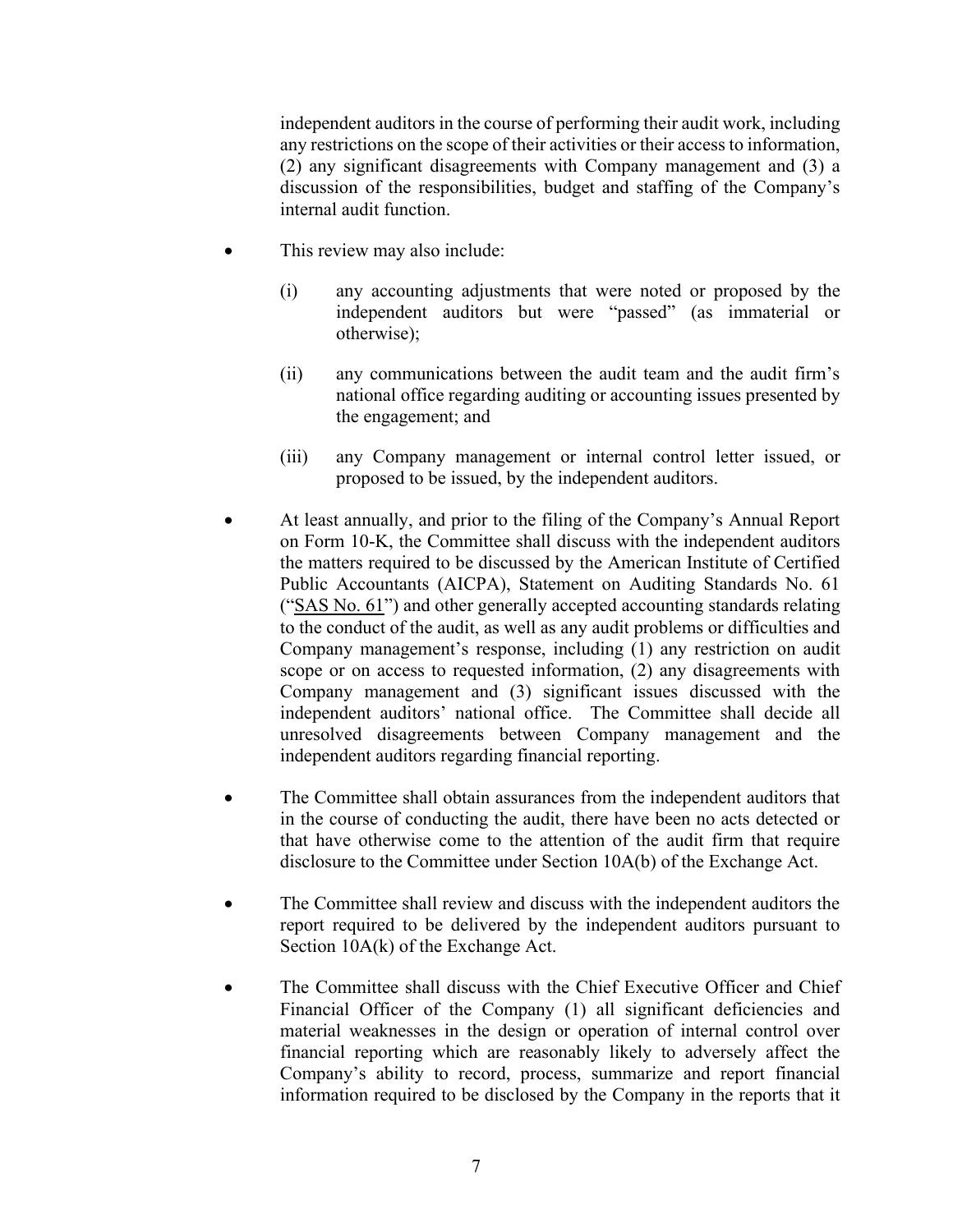files or submits under the Exchange Act, within the time periods specified in the SEC's rules and forms, and (2) any fraud involving Company management or other employees who have a significant role in the Company's internal control over financial reporting.

- The Committee shall review and discuss with Company management any recommendations made by the independent auditors, as well as such other matters, if any, as such persons or other officers of the Company may desire to bring to the attention of the Committee.
- Based on the Committee's review and discussions (1) with Company management of the audited financial statements, (2) with the independent auditors of the matters required to be discussed by SAS No. 61 and (3) with the independent auditors concerning the independent auditors' independence, the Committee shall make a recommendation to the Board as to whether the Company's audited financial statements should be included in the Company's Annual Report on Form 10-K for the last fiscal year.
- The Committee shall prepare or oversee the Committee report required by Item 407(d) of Regulation S-K of the Exchange Act (or any successor provision) to be included in the Company's annual proxy statement.

### **E. Unaudited Quarterly Financial Statements**

The Committee shall discuss with Company management and the independent auditors, prior to the filing of the Company's Quarterly Reports on Form 10-Q, (1) the Company's quarterly financial statements and the Company's related disclosures under "Management's Discussion and Analysis of Financial Condition and Results of Operations," (2) such issues as may be brought to the Committee's attention by the independent auditors pursuant to Statement on Auditing Standards No. 100 and (3) any significant financial reporting issues that have arisen in connection with the preparation of such financial statements.

### **F. Earnings Press Releases**

• The Committee shall discuss the Company's earnings press releases, as well as financial information and earnings guidance provided to analysts and rating agencies, including, in general, the types of information to be disclosed and the types of presentations to be made (paying particular attention to the use of "pro forma" or "adjusted" non-GAAP information).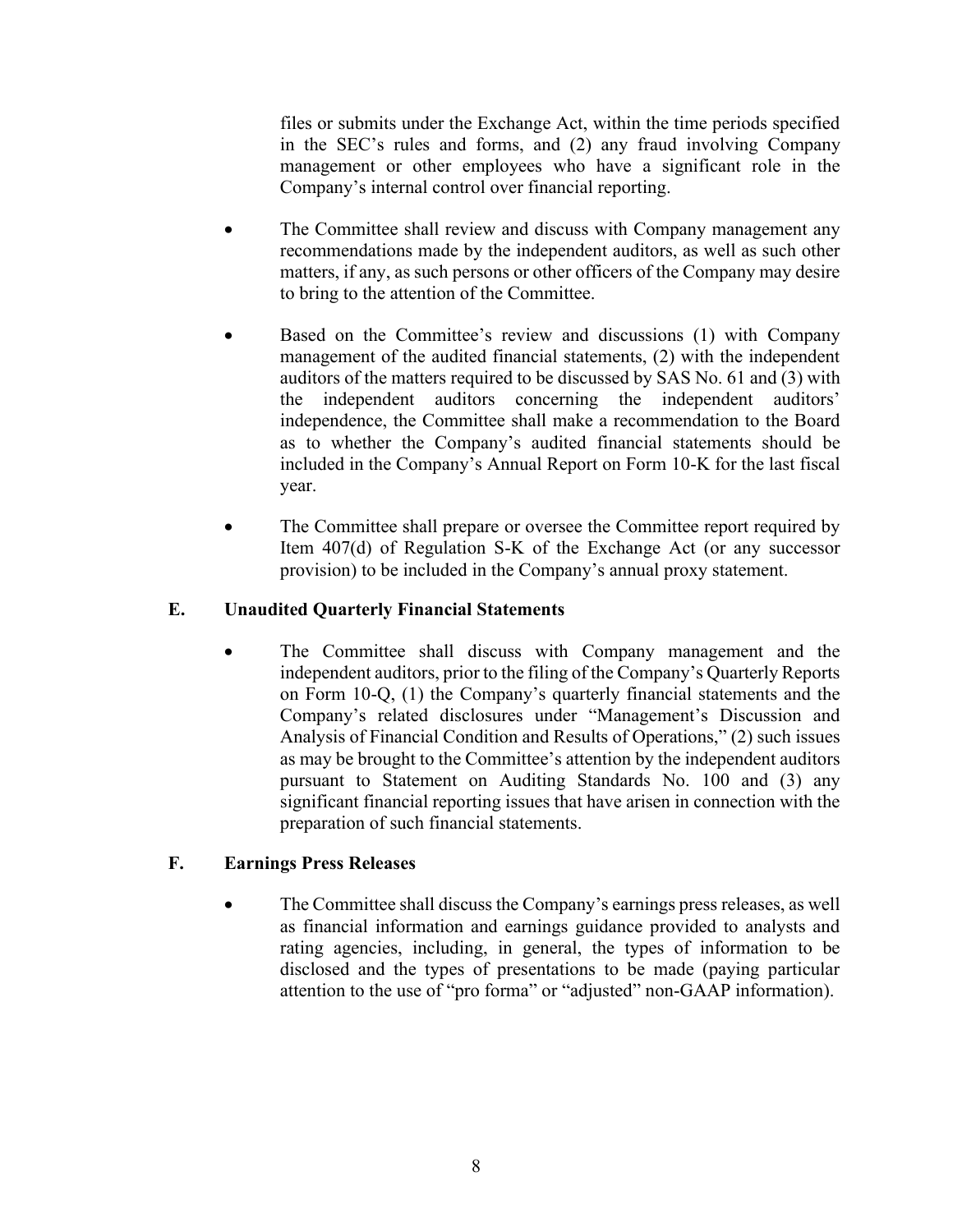### **G. Risk Assessment and Management**

- The Committee shall discuss the guidelines and policies that govern the process by which the Company's exposure to risk is assessed and managed by Company management.
- In connection with the Committee's discussion of the Company's risk assessment and management guidelines, the Committee may discuss or consider the Company's major financial and accounting risk exposures or other exposures and the steps that Company management has taken to monitor and control such exposures.
- The Committee shall periodically meet with the Compliance Officer to review and discuss any reports of wrongdoing or inappropriate conduct received directly by the Compliance Officer or through the Company's Whistleblower Hotline and any risk exposures in connection therewith

## **H. Procedures for Addressing Complaints and Concerns**

- The Committee shall establish procedures for (1) the receipt, retention and treatment of complaints received by the Company regarding accounting, internal accounting controls and auditing matters and (2) the confidential, anonymous submission by employees of the Company of concerns regarding questionable accounting or auditing matters as required by Section 301 of the Sarbanes-Oxley Act of 2002 and the rules and listing requirements promulgated thereunder by the SEC and Nasdaq.
- The Committee shall review and reassess the adequacy of these procedures periodically and adopt any changes to such procedures that the Committee deems necessary or appropriate.

# **I. Regular Reports to the Board**

- The Committee shall periodically obtain reports from Company management and the independent auditors that the Company and its subsidiaries/foreign affiliated entities are in conformity with applicable legal requirements and the Company's Code of Ethics.
- The Committee shall regularly report to and review with the Board any issues that arise with respect to the quality or integrity of the Company's financial statements, the Company's compliance with legal or regulatory requirements, the performance and independence of the independent auditors, the performance of the internal audit function and any other matters that the Committee deems appropriate or is requested to review for the benefit of the Board.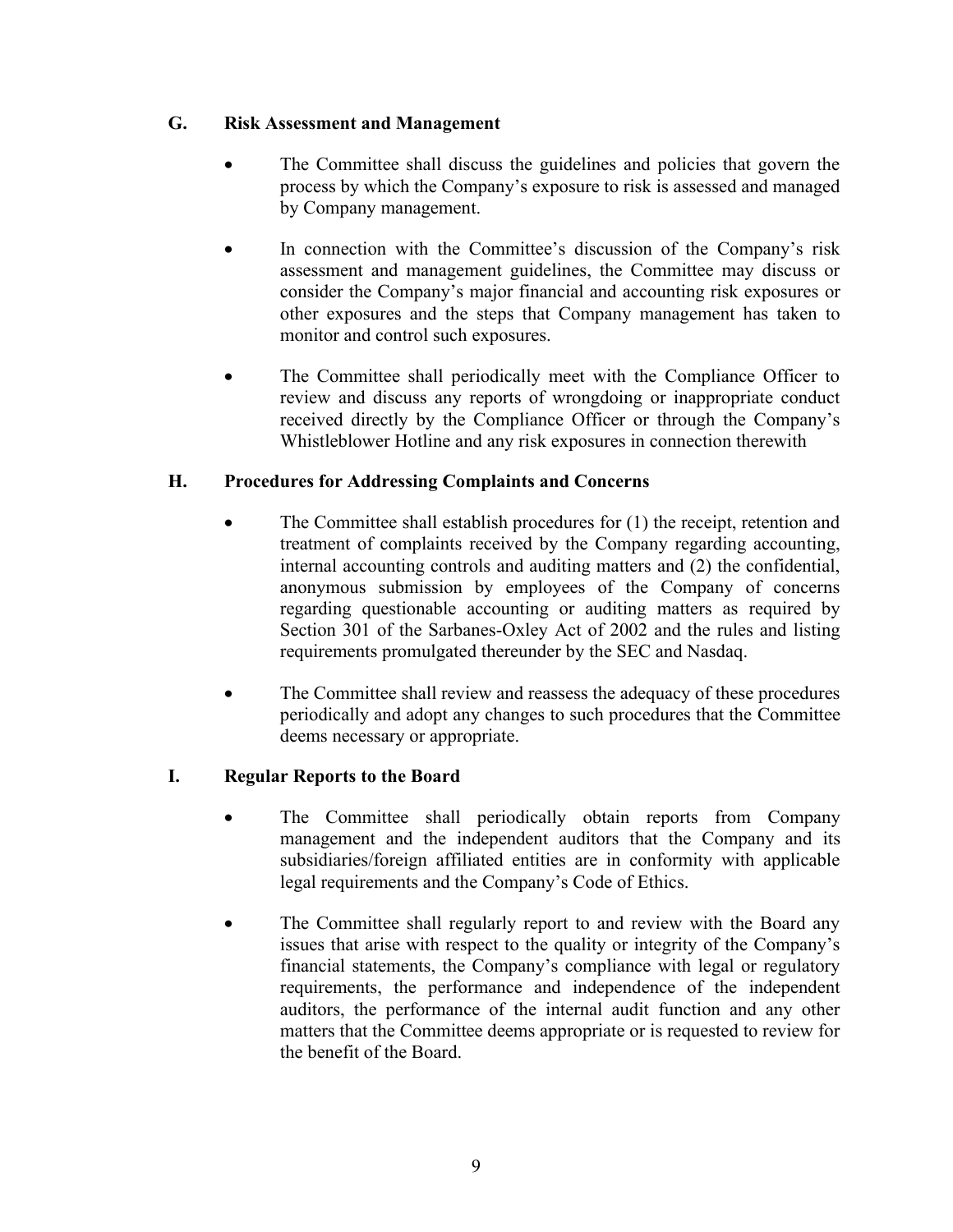### **J. Reimbursement of Expenses**

The Committee shall regularly review any expenses incurred by Company management in identifying potential target businesses and determine whether to approve these expenses for reimbursement.

## **VI. Additional Authority**

The Committee is authorized, on behalf of the Board, to do any of the following as it deems necessary or appropriate:

## **A. Engagement of Advisors**

The Committee may engage independent counsel and such other advisors as it reasonably deems necessary or advisable to carry out its responsibilities and powers, and, if such counsel or other advisors are engaged, shall determine the compensation or fees payable to such counsel or other advisors. The Company shall provide reasonable and appropriate funding for payment of such compensation or fees.

# **B. Legal and Regulatory Compliance**

- The Committee shall discuss with Company management or outside legal counsel and the independent auditors and review with the Board the legal and regulatory requirements applicable to the Company and its subsidiaries and the Company's compliance with such requirements. After these discussions, the Committee may, if it determines it to be appropriate, make recommendations to the Board with respect to the Company's policies and procedures regarding compliance with applicable laws and regulations.
- The Committee shall discuss with Company management any legal matters (including pending or threatened litigation) that may have a material effect on the Company's financial statements or its compliance policies and procedures.

# **C. Conflicts of Interest**

The Committee shall conduct an appropriate review of all related party transactions of the Company that are required to be disclosed pursuant to Item 404 of Regulation S-K promulgated by the SEC for potential conflict of interest situations on an ongoing basis and review proposed related party transactions requiring approval or ratification under the Company's Related Party Transactions Policy. The Committee may establish such policies and procedures as it reasonably deems appropriate to facilitate such review.